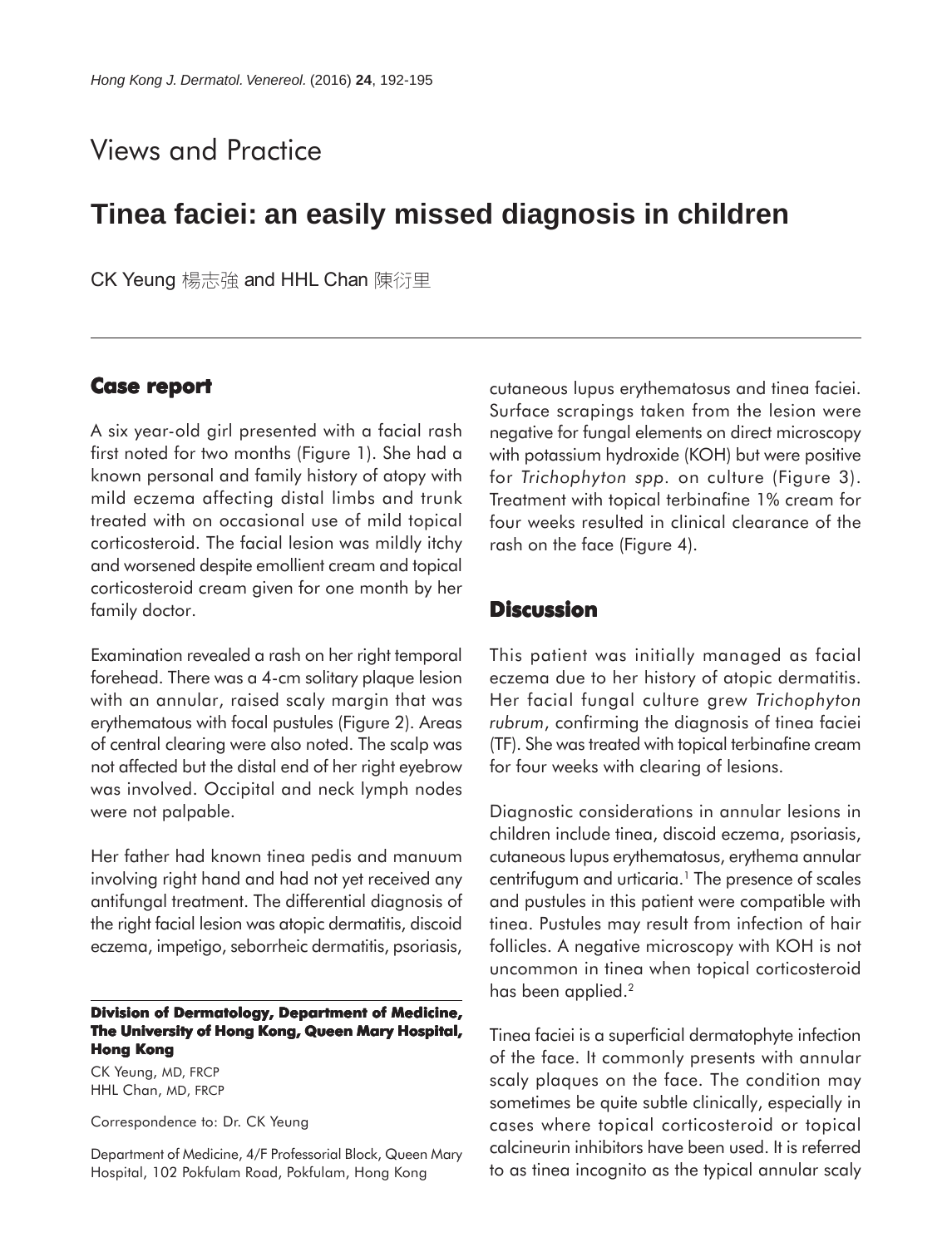features are no longer apparent when the cutaneous inflammatory response is suppressed by the topical anti-inflammatory agents. Tinea incognito is common on the face but it can also occur in non-facial areas. Thus, the correct diagnosis and treatment of these lesions are often delayed. Although mild localised lesions may response to antifungal therapy, systemic treatment is often necessary to clear these lesions completely. Household contacts should be examined if a child is not responding as expected or tinea recurs after adequate therapy.



**Figure 1.** A solitary discoid erythematous lesion on the temporal area of the face.



**Figure 3. 3.** (a) Culture of *Trichophyton rubrum* on Sabouraud agar, showing fluffy white colony with rose colour at the older part of the colony. (b) Microscopic appearance of *T. rubrum* showing pyriform microconidia arising from hyphae at 1000x magnification. Stained by lactophenol cotton blue. (courtesy of Dr. Samson Wong)



**Figure 2.** A close-up view of the right face lesion showed an erythematous scaly lesion with active margin, scaling, pustules and areas of central clearing.



**Figure 4.** Clearance of active lesions with residual postinflammatory erythema after treatment.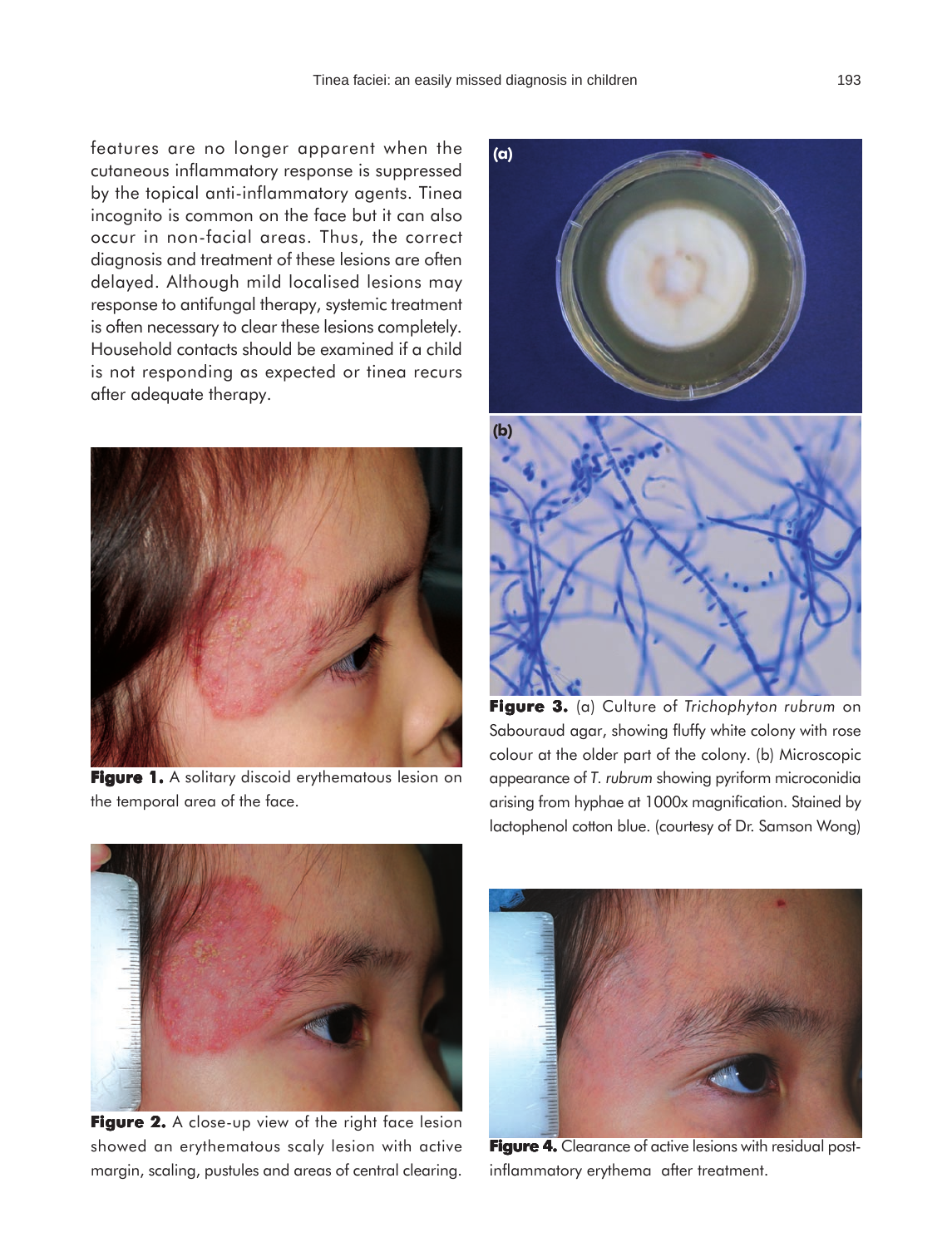*Trichophyton spp.* is a common anthropophilic endothrix dermatophyte infection. Transmission of the fungal infection is by personal contact. Clinical diagnosis of tinea faciei in children can be challenging and sometimes difficult to distinguish from other papulosquamous lesions. The morphology of the lesions on face is variable and sometimes misleading. Diagnosis is made by mycological examination. Endothrix dermatophytes do not fluoresce under Wood's light. Potassium hydroxide examination for hyphae may be negative. Topical antifungals may be inadequate in clearing TF due to the follicular involvement. Although topical terbinafine seemed to be effective in our case, the risk of recurrence of tinea is higher after topical treatment and so the patient needs to be followed up. Systemic griseofulvin, for four to six weeks, is the treatment of choice in children. The clinically deceptive facial lesions can lead to misdiagnosis and erroneous treatment with topical corticosteroids, resulting in tinea incognito that presents with ill-defined pustular skin lesions. Tinea faciei has been reported to be exacerbated by topical application of pimecrolimus 1% cream. It is therefore important to note the dermatophyte infection can be exacerbated by topical calcineurin inhibitors as well as by topical corticosteroids.3,4

Griseofulvin is the treatment of choice for children and is US FDA approved. Terbinafine and itraconazole may be used and there is increasing evidence to support its safety and effectiveness in children. Griseofulvin is well-tolerated and safe to use in children. Higher daily doses of 20 to 25 mg/kg are now used for 4 to 6 weeks. Absorption is enhanced by a fatty meal such as yogurt and should be recommended to parents.<sup>5</sup> Oral terbinafine may be used for children older than four years.

A 5-year retrospective study of TF reported 14 cases including four children with a higher female preponderance.<sup>6</sup> Four cases (29%) had tinea incognito. Some cases with facial lesions were initially diagnosed as cutaneous lupus

erythematosus, eczema, polymorphic light eruption, perioral dermatitis and granuloma annulare. Direct microscopic examination showed hyphal elements in 12 cases, and the mycological culture was positive in 11 cases. Five patients had *Trichophyton violaceum* and four had *Trichophyton mentagrophytes*. The authors concluded that TF was frequently misdiagnosed because of its variable appearance.

In a 30-year retrospective study of tinea faciei in children in southern Spain, TF is a common form of tinea in children and is commonly misdiagnosed and treated with corticosteroids.7 8.9% of paediatric cases of tinea were diagnosed to suffer from TF and four cases had concomitant tinea capitis. *Trichophyton mentagrophytes* was most frequently isolated (38.4%) from TF lesions and *Microsporum canis* was isolated in 15.1%. Both can result from direct contact with pets, such as rabbits. There was high frequency of cases of tinea incognito among TF cases (approximately onethird) in this study. The authors concluded that TF must be considered in children with inflammatory facial lesions and mycological tests can be used in cases suspicious of TF.

## **Conclusion**

Clinical presentation of TF is variable in children. Misdiagnosis and subsequent use of topical antiinflammatory treatment may ameliorate the typical signs of annular scaly features and further exacerbate this superficial dermatophyte infection. Previous treatments used should be noted. Clinicians need to be aware of this diagnostic problem when evaluating children who present with a facial rash.

### **References**

- 1. Lin RL, Szepietowski JC, Schwartz RA. Tinea faciei, an often deceptive facial eruption. Int J Dermatol 2004; 43:437-40.
- 2. Berry A, Abramovici G, Chamlin SL. A 21-day-old boy